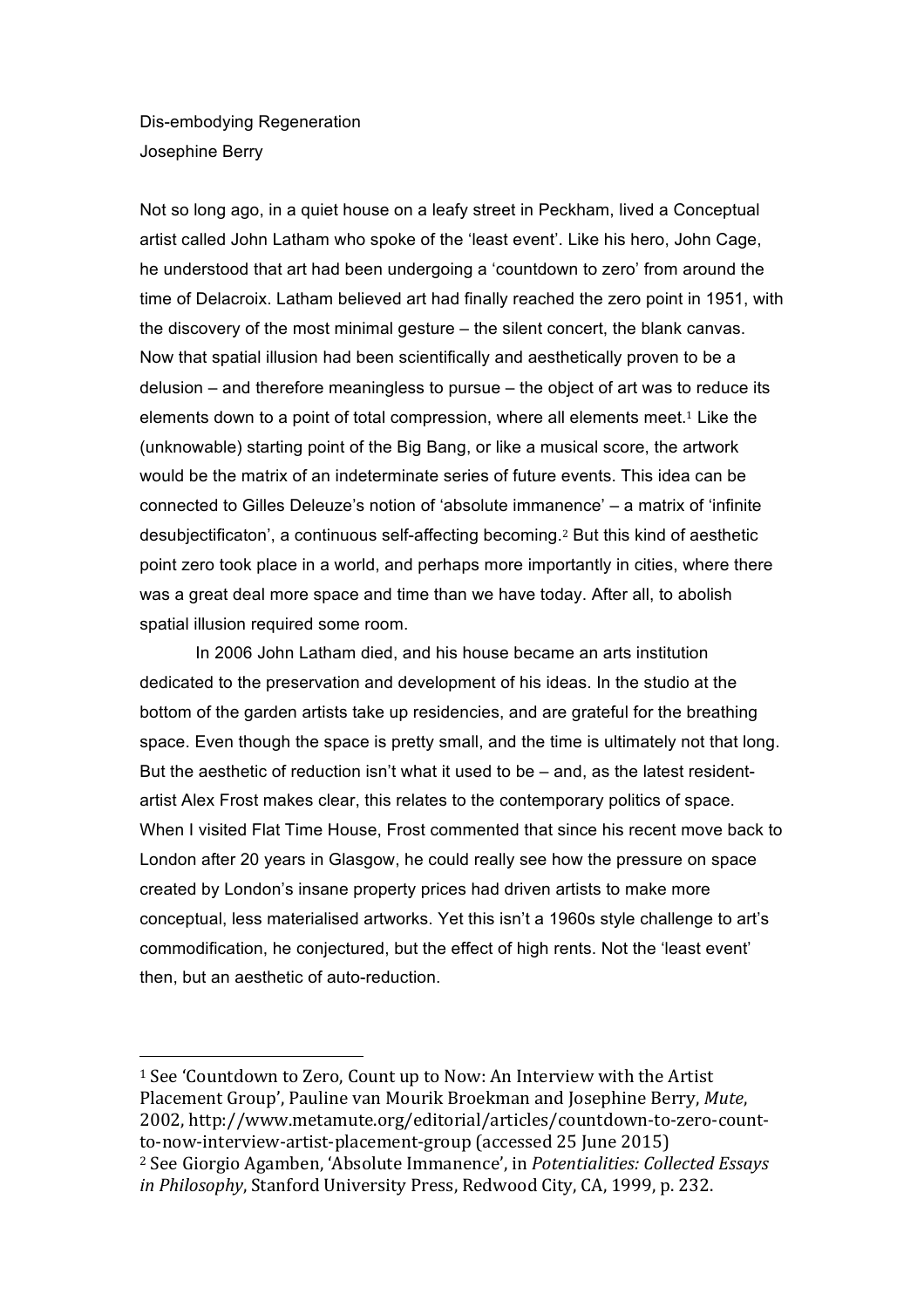*Property Guardian*, the title of Frost's end-of-residency exhibition,flags up the confusion arising from the intensified dynamic between art and space. With this term, he signals the shading into each other of artists' residencies and the use of artists by landlords to guarantee the value of their property. On the one hand, major property managers like Camelot use artists to fill vacant buildings, converting the cost of hiring security into revenue garnered from artists willing to pay low rents in exchange for very basic and unmaintained work spaces. Meanwhile arts organisations like Bow Arts Trust in the East End cynically disguise the same arrangement as benevolence, inviting artists to take up 'studio residencies' in decanted council flats and other transitional spaces that await demolition and/or gentrification. In *Property Guardian*, Frost places cues throughout the exhibition prompting reflection on how his own residency connects to these wider developments. His wall pieces, in which pet-food packaging has been heat-shrunk, cast in resin and set alongside small objects like plastic combs or pencils used to provide scale, represent a surreal auto-anthropology. Is he a house pet, and if so, what kind? Can he be left over the weekend like a goldfish, with the aid of some long-acting 'fish weekend' food? The scale-giving objects claim to resolve the ambiguity of the shrunken packaging, but end up casting doubt on the scale of everything. Is the artist taking up too much space? Does he consume too much? Would it be better if he too were shrunk?

Standing in Latham's old house, one cannot avoid thinking about how the Artist Placement Group that he co-founded with his wife Barbara Steveni in 1966, helped pioneer the ubiquitous residencies that would accompany the general assimilation of creativity into the commercial world that was deemed so distasteful at the time. Art's countdown to zero helped trigger the Big Bang of its expansion not only, Fluxus-style, into everyday life, but more concertedly into what would become the creative industries as well. Perversely, the socially engaged and site-specific tendencies of critical art made it more amenable to this commercial or governmental use than its prior objecthood would have allowed. Another crucial portal through which art crossed over into its expanded role within capitalism was, of course, the regeneration schemes initiated in the 1980s. The early use of art to regenerate inner cities and help reverse the middle-class exodus to the suburbs should remind us of how artists have always been implicated in the urban impact of capitalism's crises. In fact the use of art within credit-fuelled urban development attempting to forestall economic crisis began with the Haussmannisation of Paris in the late-nineteenth century.

'Implicated' is the word Frost uses to describe how he feels, and what is imbued in the thoughtfully yet oddly associated works that make up the exhibition.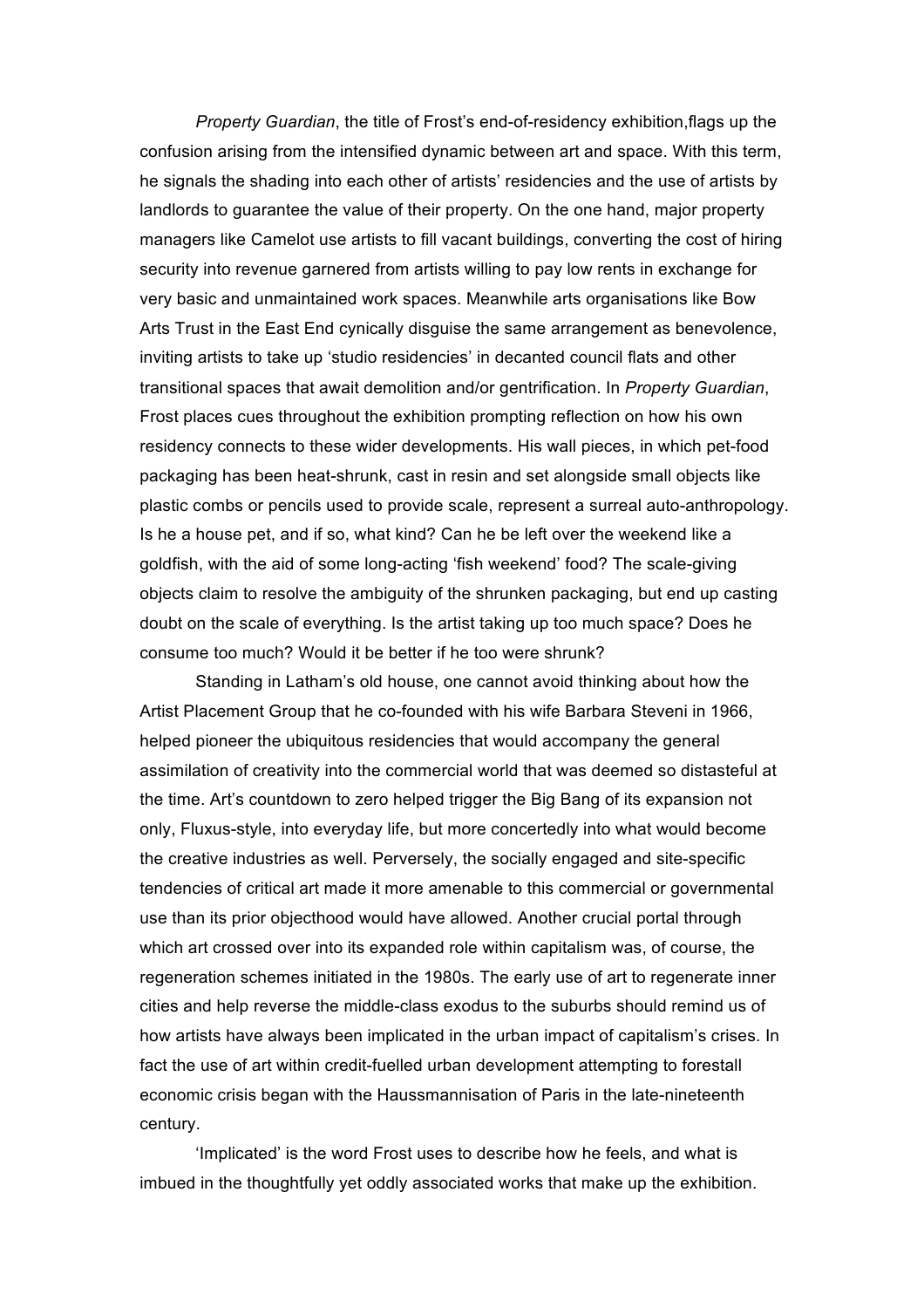The English word combines the meaning of its Latin root, *implicare*, 'folded in' or entwined, with its modern sense of being involved in something unsavoury, particularly a crime. This double significance of being folded into pre-existing shapes, and at the same time connected to a crime can be found in the self-interrupting humour of Frost's work. Like laughter that can't quite shatter the strait-jacketing of norms, his kitsch compounds made of found or locally bought objects want to shake up the contours, but constantly reassert them. The plastered together ceramic fragments which juxtapose ornamental phalluses, the porcine faces of Toby Jugs, and the anthropomorphic faces of piggy banks, show that the comforts of a stable home – or the conservative ideals of security – have become the myths of today. The joke isn't funny, because it reveals something far worse. These sculptures aren't cluster bombs threatening any Big Bang, but imploded dreams. And as if there were any doubt, the sculptures are mounted on a plinth that replicates the floor plan of Flat Time House itself. The explosions of laughter are silenced by the black outline of a more totalising plan.

During the course of his residency, the artist gradually discovered resonant traces of the other guardians of the house. Above all there is Latham and his habits, his flair for design, spray-gun bursts, projects, appetite for reading, and failing health. Frost shows me some of these things, like a fastidious page of notes slipped into a book on Wittgenstein, the garden's erratic planting and the pattern of fingerprints down the edge of the door to the studio. Frost also displays traces left by previous resident artists: another comb, a Mercure Hotel door key, a biography of Van Morrison. Signs of itinerant lives.

Yet further down Bellenden Road where Flat Time House is situated, the phallic bollards erected by Antony Gormley, which declared the street safe for the middle classes, and accompanied its rebranding in 1997 as 'Bellenden Village', remind us that traces left by artists are not always so benignly angelic. In the words of artist Richard Whitby, a 'live/worker' in Bow Arts Trust's Live/Work Scheme, artists have become 'angels of death to the communities they are embedded within; embodied "regeneration."'3 It is this sense of embodying what is outside of oneself that Frost's work most poignantly expresses. When we consider the artist's role in this uncanny social process, Frost's core methodology of imprinting, making moulds, casting or outlining takes on a deeper resonance. He explains that one night, he

 

<sup>&</sup>lt;sup>3</sup> Richard Whitby, 'Angels, The Phoenix, Bats, Battery Hens and Vultures', publication, publisher, city, 2011,

https://www.academia.edu/2560146/Angels The Phoenix Bats Battery Hens a nd Vultures The Bow Arts Trust Live Work Scheme